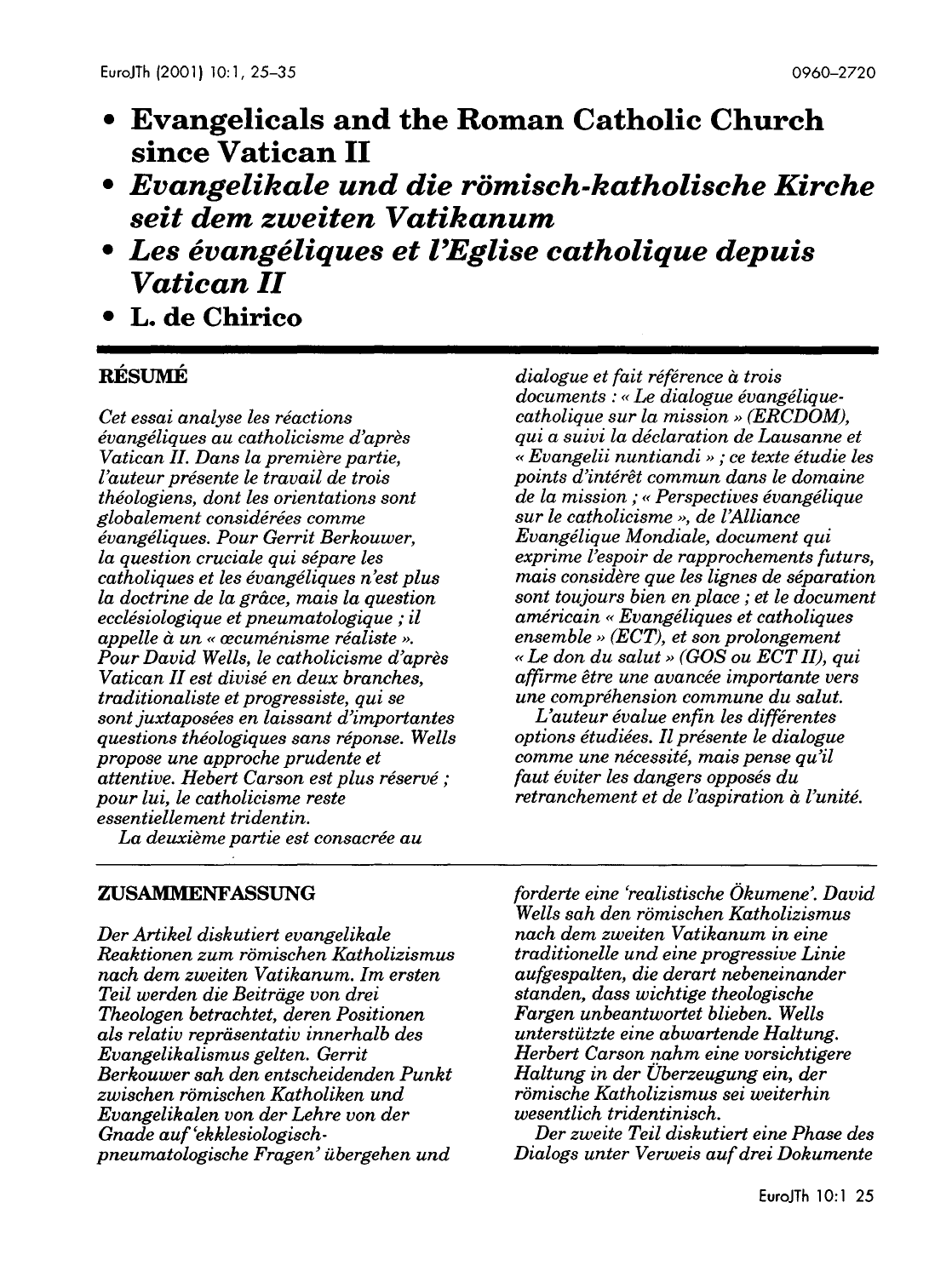*(englische Originaltitel in der englischen Zusammenfassung): 'Der evangelikalromisch-katholische Dialog zu Mission', der dem Lausanner Verpflichtung und 'Evangelii nuntiandi' folgte und Aspekte gemeinsamen lnteresses in der Mission untersuchte; das Dokument 'Evangelikale zur romisch-katholischen Kirche' der WEF, das Hoffnung auf weitere Anniiherung ausdriickte, aber die trennenden Linien als nach wie vor deutlich vorhanden sah; und das amerikanische Dokument 'Evangelikale* 

Vatican **11** (1962-1965) is widely regarded as one of the most significant events of the Twentieth century. Beside the immense influence exerted on Catholic theology and life, the Council which has brought 'aggiornamento' to the Roman church, has also stirred evangelicals to 'aggiornamento' in their perception and evaluation of Roman Catholicism (henceforth RC). Following Vatican **11,** deeply entrenched preconceptions which had accompanied centuries of confessional controversy and polemical attitudes were questioned by a reinvigorated Catholicism which forced non-Catholics to reposition their stance towards it. The history of the last forty years is the story of how the challenge to rethink Evangelical-Catholic relationships has been worked out by evangelicals in the light of the new phase inaugurated at the Council and presents the opportunity to reflect on the criteria of the evangelical involvement in the quest for unity in the present-day ecumenical scenario.

#### **1. Evangelical Evaluations of Vatican II**

The task of surveying the variety of evangelical responses to the Council clearly goes beyond the scope of this section which will be limited to three theologians which have dealt with it at length and in detail. The choice, though certainly selective and somewhat arbitrary, is perhaps indicative of different evangelical readings ofVatican **11** which have in turn contributed to a new

*und Katholiken gemeinsam' mit dem Folgedokument 'Die Gabe des Heils', das deutliche Fortschritte auf dem Wege zu einem gemeinsamen Verstiindnis der Lehre vom Heil propagierte.* 

*Der Autor bewertet abschlie{Jend die Optionen der drei untersuchten Positionen. Er verteidigt Dialog als notwendig, denkt aber, dass dieser die gegensiitzlichen Gefahren von Abgrenzung und Einheitsbestrebungen vermeiden*   $mu\$ 

evangelical awareness of the Catholic identity.

## **1.1 Gerrit Berkouwer**

RC represents a significant *locus* of Berkouwer's work as a dogmatician. Apart from the three specific books devoted to it,<sup>1</sup> even his eighteen volume series of'Studies in Dogmatics' bears witness to his constant and in-depth interaction with Catholic theology which spans a long period of time both preceding and following Vatican **11.** As far as the Council is concerned, Berkouwer had a first-hand experience as official observer on behalf of the 'Gereformeerde Kerken' which gave rise to the writing of his book *The Second Vatican Council and the New Catholicism* even though the proceedings of the Council were still in progress and the two main ecclesiological documents *('Lumen Gentium'* and *'Gaudium et Spes')* had not yet been approved.

According to Berkouwer, Vatican **11** is heavily indebted in its motivations and orientations to the *'Nouvelle theologie'* which he had already surveyed in his 1958 book *Recent Developments in Roman Catholic Thought.* In this respect, the Council might be thought of as being the cautious acceptance, even with tensions and conflicts, by the official Church of the agenda proposed by the new theologians which had been opposed by the Curia in previous years. The 'new Catholicism' that Berkouwer envisages stems from the decisive imput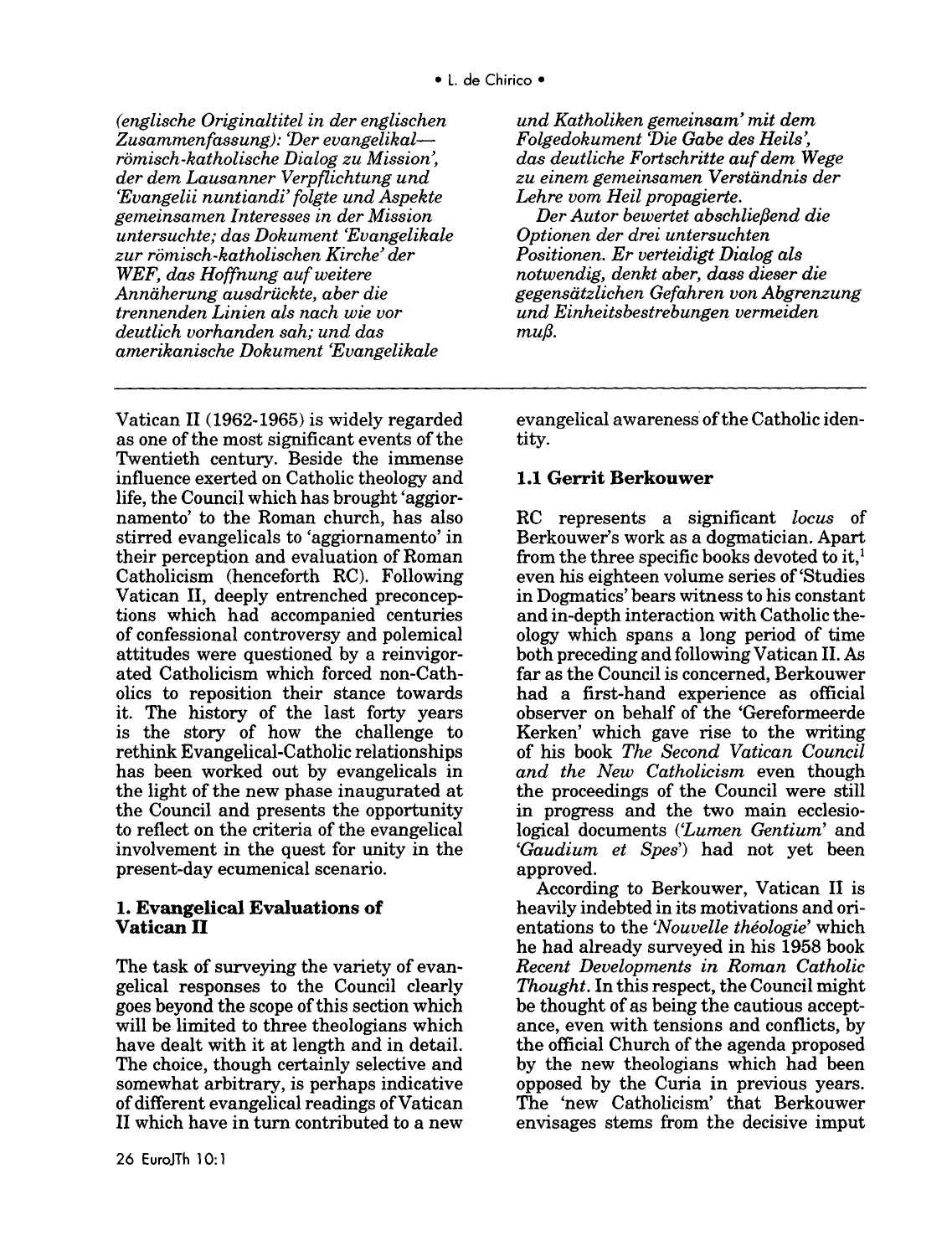of the 'New theology' with its call to *'ressourcement',* that is reappreciation of biblical and patristic sources, and *'aggiornamento',* an attitude marked by an openness towards inner renewal and new ways of relating with the world. In Berkouwer's view, contemporary Catholicism is experiencing a 'new interpretative phase' of its identity though the outcome of such a process is rather unpredictable. What appears to him as most important are the new emphases endorsed by the Council on the ecclesial self-awareness and ecclesiological self-understanding of the Catholic Church. The insistence on the 'pilgrim Church' as the eschatological congregation of the people of God introduces a dynamic element in the traditionally static and hierarchical perception of the Church which has a bearing on (1) the reinterpretation of the Cyprianic dictum *'extra ecclesiam nulla salus',* (2) the recognition of other churches outside of Rome, (3) the reconsideration of the unchangeability of dogma and (4) the role of magisterial authority. If his pre-Vatican 11 *Conflict with Rome*  centred on the gulf between catholic and protestant theologies concerning the doctrine of grace, his post-Vatican 11 *New Catholicism* revolves around 'the ecclesiastical-pneumatological issue' (111, 117), with particular reference to the nature of the guarantee of the presence of the Spirit in the Church. Of course, Berkouwer is fully aware these new emphases do not replace old ones but are simply added to the traditional Roman Catholic outlook, thus making the ecumenical agenda with Rome easier on the one hand but more nuanced one the other. Before such a scenario, Berkouwer calls for a 'realistic ecumenicity' (250)-an ecumenicity which would overcome past polemical attitudes while waiting further developments within RC.

### **1.2 David Wells**

In recent years, David Wells has been undertaking a trenchant critique of diffuse trends within contemporary American Evangelicalism. Shaping his analysis in a trilogy of substantial works,<sup>2</sup> Wells has pointed out the progressive erosion of its theological profile and has pleaded for an urgent recovery of the sense of God as the biblical God. It has to be remembered, however, that in the Seventies, Wells was one of the few evangelical theologians grappling with Roman Catholicism in the aftermath of the Council. In later years, Wells' focus has progressively turned to another field of research, namely Evangelicalism itself, and this move has left a significant gap in evangelical reflection on RC.

Out of all of Wells' works on RC, *Revolution in Rome3* well epitomises an evangelical sense of puzzlement before the *'aggiornamento'* proposed by the Council. The main thrust of his reading of the Council is the observation that Vatican 11 on some strategic points seems to endorse 'mutually incompatible theologies',<sup>4</sup> one conservative, the other progressive, one restating tradition, the other pushing beyond tradition. These two conflicting tendencies can be found everywhere in the conciliar texts (particularly in the case of *'Dei Verbum'* and *'Lumen Gentium')* and contribute to a shaping of its overall theology marked by an unmistakably Catholic 'both-and' pattern. Confronted with the inherent stereophony if not cacophony of Vatican 11, Wells argues that the Council has practised the juxtaposition of ideas' in such a way that the reception and interpretation of the final redaction of the documents can be traced both along traditional lines as well as along more innovative ones. Before such display of catholic dialectics, the main problem in coming to grips with RC is a hermeneutical one, namely 'which interpretation is correct?', 'how do we interpret?' (32-33), which is all linked to the issue of magisterial authority: 'who speaks for Rome today?' (10). From the outlook of Vatican 11, Rome appears to have a 'divided mind' as the titles of the chapters of *Revolution in Rome* clearly shows: 'Authority: inward or outward?', 'God: in the earthly or heavenly city?', 'Christianity: a broad or narrow definition?', 'the Church: the people or the pope?'. In Wells' opinion, the Council provokes nothing but a set of questions that remain unanswered but cannot be left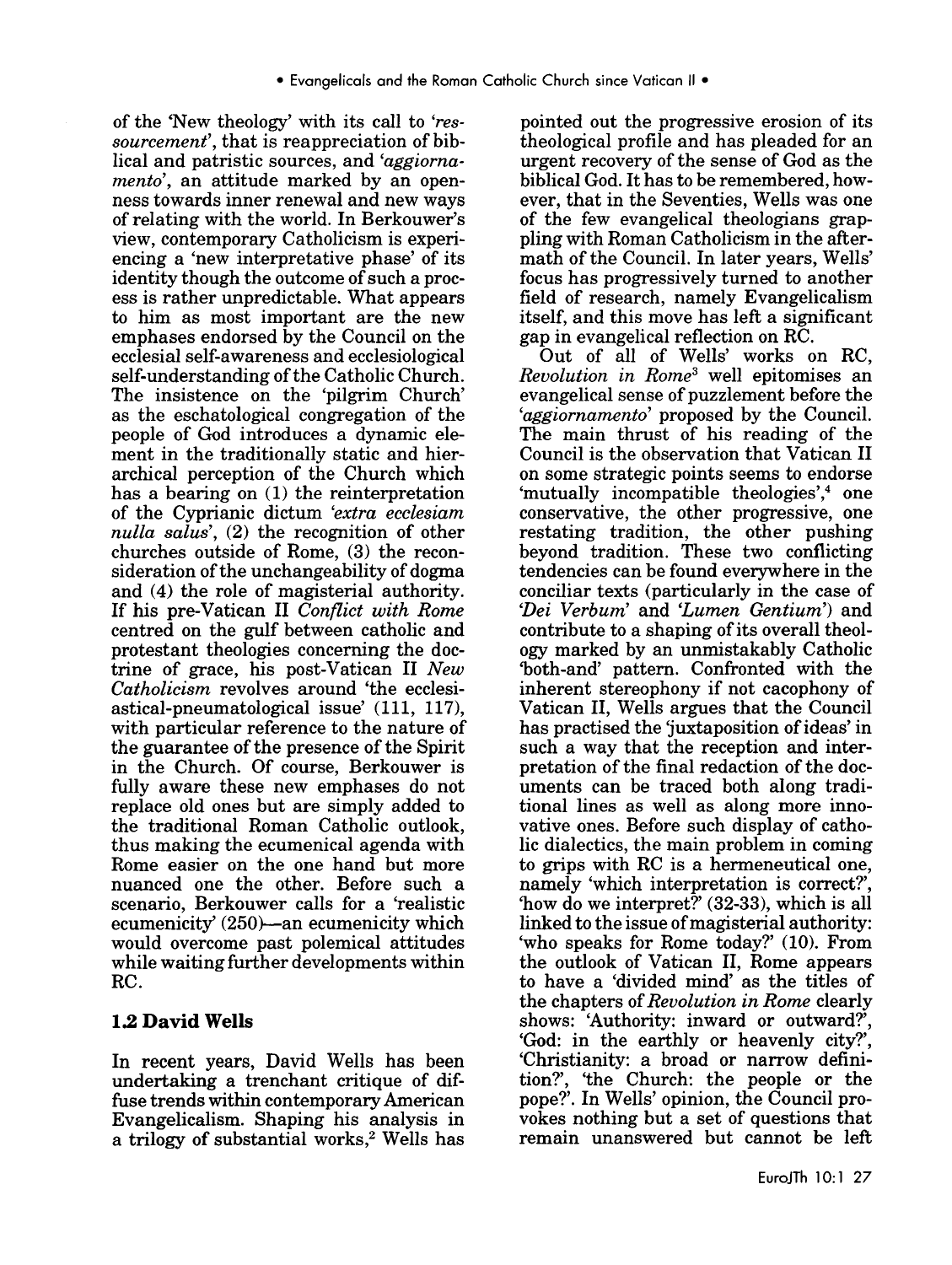unanswered. The book testifies to the evangelical perplexity in coming to terms with the complexity of the Catholic mindset. The issue, though, is whether the problem lies with the Catholic idiosyncratic outlook or with the defectiveness of the evangelical epistemological apparatus in dealing with RC. In other words, what the evangelical Wells perceives as a 'divided mind', the Catholic theologian would admire as the 'Catholic mind' capable of bypassing the apodictic tendencies of heretical thought by reducing them to particular emphases inserted into a wider whole. Moreover, the 'state of flux' that Wells envisages in post-Vatican 11 Catholicism may not be a temporary compromise between contrasting forces waiting for a final solution but rather the Catholic stable yet dynamic pattern which enables the system to hold together different elements which other theological orientations consider to be incompatible. Before the interpretative crux of Vatican **11,** Wells propounds for the view that the Council depicts a temporary and transient balance which will eventually lead to the affirmation of one party over the other. A similar 'wait-andsee' approach pursued by Berkouwer is also advocated by Wells for whom, after Vatican **11,** 'the stereotype of Catholic theology held by many evangelicals has been rendered obsolete and irrelevant' and Evangelicals are in need to costrue a 'new apologetic' in their understanding of Catholicism.<sup>5</sup>

## **1.3 Herbert Carson**

In order to gain a wider perspective on the evangelical interpretations on Vatican **11,** a brief comment may be made on more popular attempts to assess trends within contemporary Catholicism. In the British scene, Herbert Carson's writings on RC well represent the less academic but strongly apologetic way of theologizing which is done in some evangelical circles which are chiefly motivated by evangelistic concerns.6 His books on Catholicism can be considered as a single, revised and updated work whose main interpretative thrust and theological critique remain con-

stant even when he interacts with different phases of recent Catholic history and theology. Whereas Berkouwer and Wells show a degree of suspension of judgement in dealing with the event and the outcome of the Council, Carson reads it in terms of the *'semper eadem'* thesis, that is the theological structure of RC may have changed in its linguistic covering but not in its fundamental orientation. According to him, in spite of all appearance suggesting differently, post-Vatican **11** RC has in no way modified its tridentine, anti-Reformation stance for the simple reasons that, firstly, it has not formally and openly abandoned it and, secondly, the new teaching can be fully harmonised with the old without subverting it. Referring to the 1991 *Catechism* (but an analogous comment could be extended to the documents of the Second Vatican Council), Carson observes that 'the tone may be friendlier, and the presentation more acceptable to late twentieth-century readers, yet the decrees of Trent are still there', particularly as far as transubstantiation, justification by faith and purgatory are concerned.7 The inevitable conclusion of such a reading is that if Rome is *'semper eadem',* the evangelical approach to RC will be *'semper eadem'* as well. It is apparent that Carson's analysis lacks all ecumenical subtleties and may also seem an overtly flattened view of a highly complex reality but his basic arguments, surely in need of refinement, cannot be easily dismissed. In fact, they assume the foundational role of the Council of Trent as far as the shape of catholic dogma is concerned and they indicate the practical unchangeability of what has been previously stated by the magisterium, in spite of theological development which augment it but which does not reform it.

## **2. Seasons of dialogue**

In the aftermath of the Second Vatican Council (1962-1965) and the Berlin Congress on Mission (1966}, the previously scant and suspiciously framed relationships between Catholics and Evangelicals received a new impulse. The connections between these two events are not direct,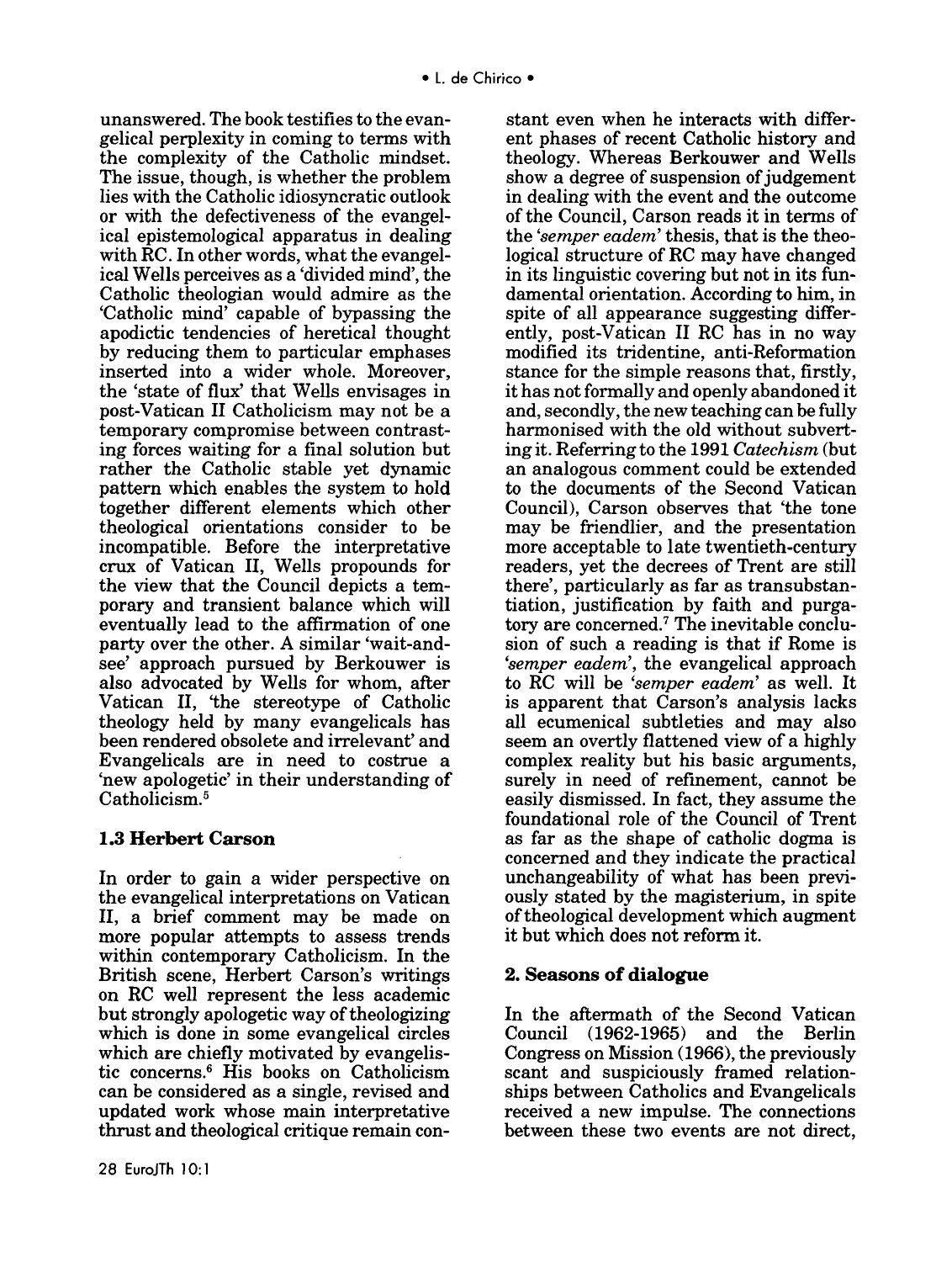of course, in the sense that one is not the cause of the other and vice versa, but both stem from a parallel rediscovery of a zeal for evangelism. This similar missionary agenda enabled both constituencies to find points of convergence, or at least shared concerns, in their attempt to implement the new vision for mission. However, it took another decade before the first results of the changed climate began to become visible in a new openness towards dialogue between divided Christians devoted to the missionary cause.

## **2.1ERCDOM**

The coincidence between the publication of the 'Lausanne Covenant' (1974) and Paul VI's apostolic exhortation *'Evangelii Nuntiandi'* (1975) is, in fact, the proximate cause of a pioneering initiative motivated by the common interest in mission and aimed at fostering theological dialogue on the issue. Between 1977 and 1984, in fact, Catholic and Evangelical representatives met for this unofficial dialogue whose ecumenical goal was to provide an inter-confessional forum for serious missiological debate. A significant role was played by John Stott and Basil Meeking who eventually drafted and published a report of 'The Evangelical-Roman Catholic Dialogue on Mission' (ERCDOM).8 The report is 'a faithful record of the ideas shared' (11) in which a brief exposition of both positions is followed by the indication of points of disagreements as well as areas of agreements. In rather descriptive fashion, ERCDOM starts with 'The nature of mission' and ends with 'The possibilities of common witness', passing through the unavoidable section regarding 'The church and the gospel' where the difference between evangelicals and catholics comes out more clearly. The parties involved recognise that 'deep truths unite' (82-83) and, as far as certain fundamental doctrines are concerned, their understanding is 'identical or very similar' (88) to the point of admitting that the walls of century-old separation 'do not reach heaven' (81). In fairness, ERCDOM does not hide the reality of the continuing division on 'real and important convictions'

(83), especially the role of the believing community in the task of biblical interpretation, the significance of the work of Christ, the doctrine of sin and mariology. On the whole, while the theological weight of ERCDOM is relative and in need of a more sustained effort, it nonetheless reflects the search for a methodology of dialogue based on mutual respect and commitment to reciprocal listening. The firstfruit of the new season was an emerging attitude which is progressively becoming less hostile and more constructive.

#### **2.2 The dialogue between WEF and the Pontifical Council for Promoting Christian Unity**

Another stream of interaction between Evangelicals and Catholics after Vatican 11 has a more official profile in that it has involved representatives of the World Evangelical Fellowship and the Pontifical Council for the Promotion of Christian Unity. It has to borne in mind that RC is not part of the WEF agenda until the 1978 Seventh General Assembly held in Hoddesdon (UK). On that occasion, the presence of two Catholic observers and their greeting from the platform cause a stir in the Assembly and sparked the debate over the issue of what evangelical approach towards post-Vatican **11**  Catholicism should be followed.<sup>9</sup> After the 1978 Assembly, WEF appoints of a Task Force in 1980 which receives a mandate to study afresh Roman Catholic theology and practice and to produce a document which would provide an evangelical analysis of RC while consolidating evangelical unity. In fact, the 1986 'Evangelical Perspective on Roman Catholicism'10 represents the first (and perhaps the only) authoritative evangelical statement after Vatican **11** and reflects standard yet persisting evangelical concerns over foundational aspects of Catholic doctrine such as mariology, authority in the church, the papacy and infallibility, justification, sacramentalism and the eucharist. While the document welcomes the new phase that Catholicism is experiencing and hopes in further steps particularly brought about by the biblical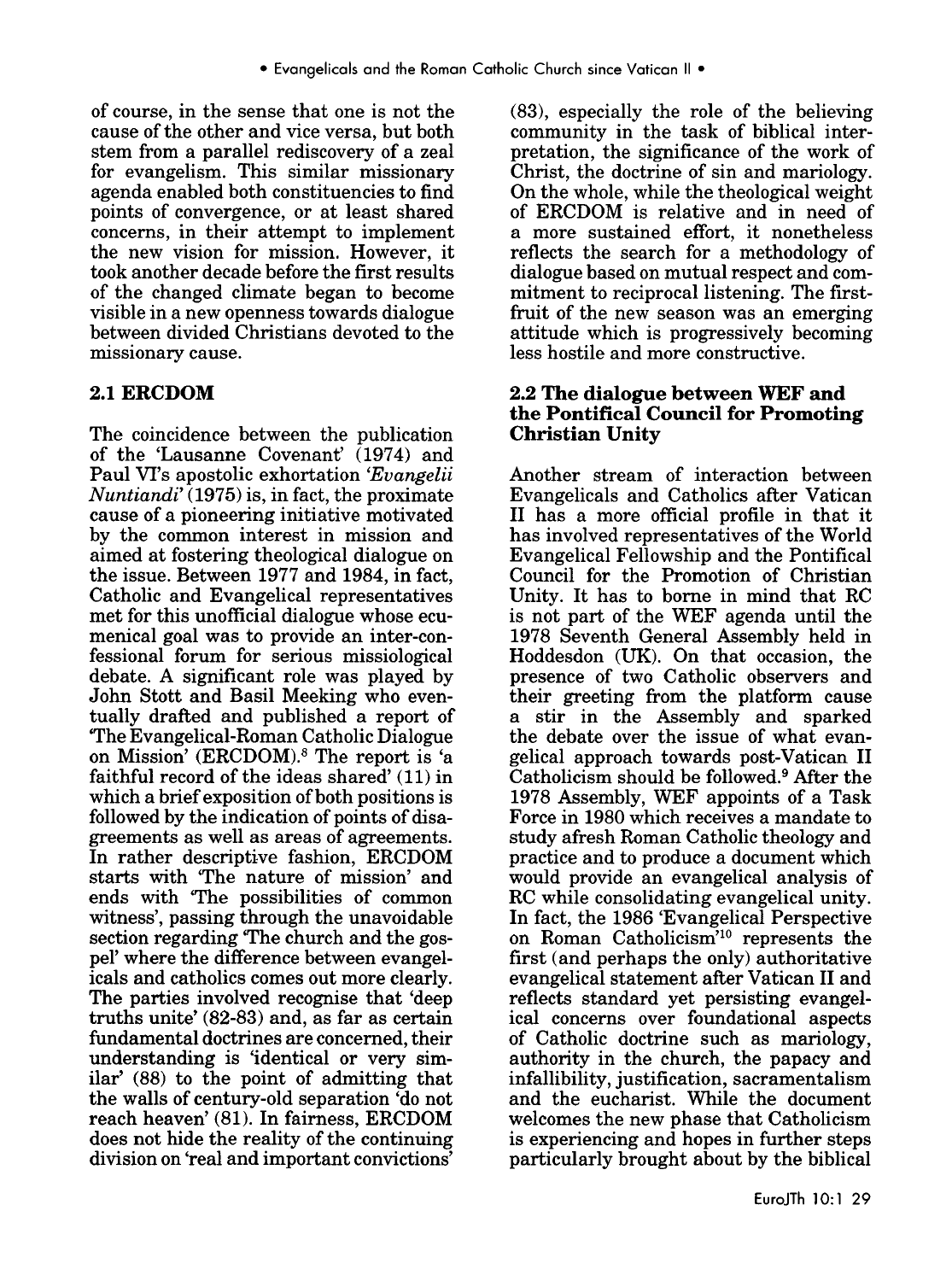movement, the charismatic movement and the base communities, it also reiterates a traditional, clear-cut evangelical critique. The dividing line between evangelicals and catholics will be in place until 'a reformation according to the Word of God' takes place in the Church of Rome.<sup>11</sup> A strong reformed flavour in the basic argumentations of the 'Perspective' has been noted even in the Catholic camp. 12

Deemed to be the end of a process, the document has become the springboard for subsequent moves. Born out of an internal controversy, it has turned to be the first step of an on-going dialogical initiative. In fact, after having received the somewhat resentful reaction to it by the Pontifical Council for Promoting Christian Unity, both WEF and the Council decided to establish a theological dialogue focussed on primary matters of mutual interest. So far, two conversations have taken place in 1993 and 1997: the former in Venice on 'Justification, Scripture and Tradition', the latter in Jerusalem on 'The Nature and Mission of the Church'. 13 Leaving to one side a provisional assessment of these efforts that would excessively inflate the paper, such a dialogue shows the willingness of both parties to listen to one another presenting the respective views. So far, a part from the growth of mutual respect, the prevailing impression is that no substantial theological ground has been broken with regards to possible ecumenical developments nor have there been significant changes in the evangelical lines of appraisal inherited from the evangelical interpretations of Vatican II.

## 2.3 **ECT I and 11**

Attention has been given so far to an unofficial series of conversations with a missiological thrust (ERCDOM) and to the role of the WEF as far as the worldwide evangelical encounter with RC is concerned. Dialogue seems to be the new element, practically unknown in pre-Vatican 11 times, in the complex relationships between Evangelicals and Catholics. In this preliminary survey of the season inaugurated in the Seventies and whose longterm effects are still in progress, reference has to be made to another independent initiative which has the USA as its distinct socio-cultural background. 'Evangelicals and Catholics Together' (ECT) is the title of a document released in 1994 but also the name of an on-going informal dialogue whose participants are Christians who are confessionally divided but who share similar concerns for the falling apart of the Christian ethos of American society under the attack of relativistic trends of thought. 14 In this violent 'culture war', evangelicals and catholics find themselves fighting on the same conservative side and discover a new kind of possible reapproachment, 'an ecumenism of the trenches'.<sup>15</sup> The convergence, however, is not simply a common view on social issues but is said to be 'a theologically rooted alliance'. Thus, the ECT section 'We Contend Together' which is centred on 'cultur war' issues, is preceded by the section 'We Affirm Together' where a basic confession of faith is reported. This is followed by the programmatic section 'We Witness Together' where a common commitment to Christian mission is envisaged, entailing the goal of non-proselytization between professing Christians. The 'We-Together' pattern is pervasive in ECT and contains the indication of a significant shift in the evangelical perception of RC, or at least the more evangelically inclined section of it, which the document does not argue for theologically but simply presents as a matter of fact waiting for further explorations in terms of providing the theological warrant of such a move.

Both as a result of the continuation of dialogue and as a response to some evangelical criticism, the ECT architects released another statement in 1997 ('The Gift of Salvation', GOS) whose aim was intended to elucidate the theological connotations of the unity referred to in ECT. <sup>16</sup> The filial connection with ECT is stressed when GOS is sometimes called ECT Il. GOS is a courageous attempt to engage *the* divisive theological issue between Evangelicals and Catholics, certainly the most crucial one historically: justification by faith. Rather boldly, GOS states the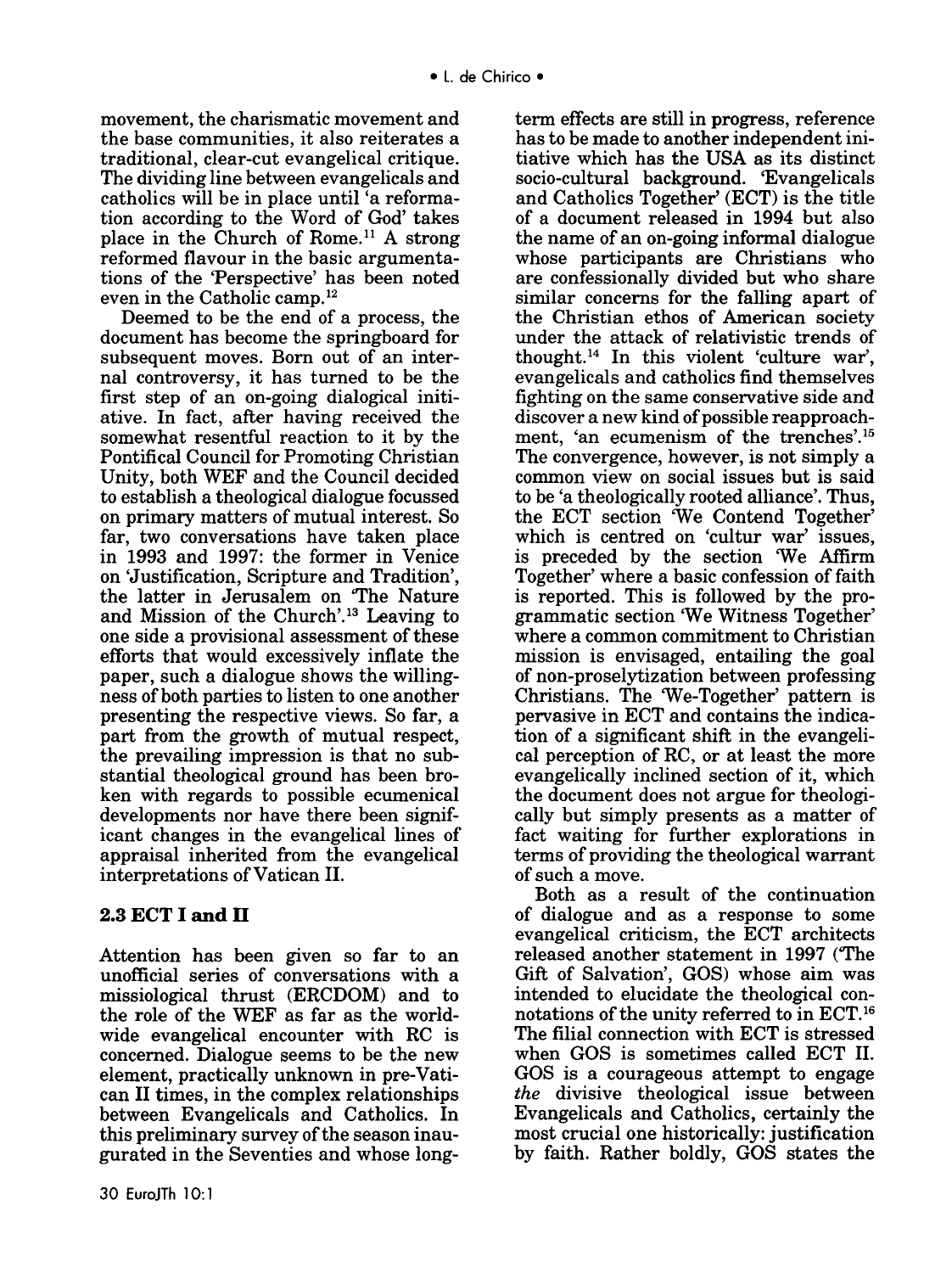breakthrough: 'for the first time in 450 years, Evangelical Protestants and Roman Catholics have publicly agreed to a common understanding of salvation'. This announcement sounds triumphalistic and indicates that the same sort of pragmatic ecumenism resulting in ECT I, has operated in ECT 11 as well. In R.C. Sproul's words, the document 'proclaims too much too soon'.<sup>17</sup> As the whole process demonstrates, RC has become a testing issue for Evangelicals with significant implications as far as the evangelical changing convictions in confronting it are concerned.

## **3. Prerequisites for dialogue18**

The brief overview of the developments following Vatican 11 and the Berlin/Lausanne congresses highlighting the interaction between Evangelicals and Catholics on a world-wide scale has underlined the importance of those events in the formation of a new atmosphere of mutual openness and reciprocal interest. On the whole, the situation is extremely fluid and the fact that Evangelicals differ in their evaluation of this trend, from sheer opposition to full support with all shades of positions in between, is an instance of the inner diversity within Evangelicalism which is observable in other areas as well. In approaching Catholicism, Evangelicals reveal something of their deeper selves, their differences and peculiarities. Beside general considerations, there is a crucial area which have to be explored in order to avoid the risk of either absorbing uncritically the mainline ecumenical option concerning unity or of uncritically adopting a distinctly anti-Catholic attitude. These two dispositions appear to be the easiest options but are both radically wanting in terms of theological insight and ecumenical prospects.

Vatican 11 has brought *'aggiornamento'*  to the Catholic church. The word does not denote reformation in the evangelical sense but neither is it a merely political and linguistic device aimed at concealing an unchanging reality. It is instead the Catholic way of responding to the need of some kind of renewal without altering the fundamental structure inherited from

the past. As it has been indicated, some of the most insightful evangelical observers of the Catholic scene after the Council (i.e. Gerrit Berkouwer and David Wells) have expressed a degree of perplexity in their understanding of what was going on. The old critical apparatus seemed to be insufficient or obsolete before such an evolving scenario. After more than thirty years, today's question is whether that 'suspension of judgement' which was thought to be necessary has contributed to much of the present-day evangelical disarray and has even become the typical evangelical impasse in coming to terms with Catholicism. Both resentful resistance based on clichés from the past and undiscerning openness mainly nurtured by 'culture war' concerns lead to a standing-still. Yet, the 'wait-and-see' approach cannot be sustained indefinitely. Evangelicals need a pertinent framework to interpret RC. This needs to reflect their theological identity as well as being able to account for the multifaceted, yet unitary, reality of RC. In the absence of a solidly evangelical theological interpretative model, Evangelicals will continue to be astonished by some of the inner developments within Catholicism which do not change its fundamental structure: they may even be driven to re-polish their ageing critical apparatus which is now rather outdated. The elaboration of such an evangelical hermeneutical model should encourage answers to the simple yet crucial questions involving the basic worldview of RC, its goals, its methods, its vision. This is a task for evangelical theology which can no longer by delayed. The way in which Evangelicals 'feel' Catholicism heavily depends on the way they understand what it is and what is at stake within it. On the present ecumenical scene, Evangelicalism and RC are the two religious constituencies within Christendom which, much more than others, are showing signs of activism and renewal. The Scylla and Carybdis of the situation are indifference, on the one hand, and unity, on the other. Dialogue, frank dialogue should be sought wherever possible. And it must be the kind of dialogue which does not conceal implicit ecumenical assumptions and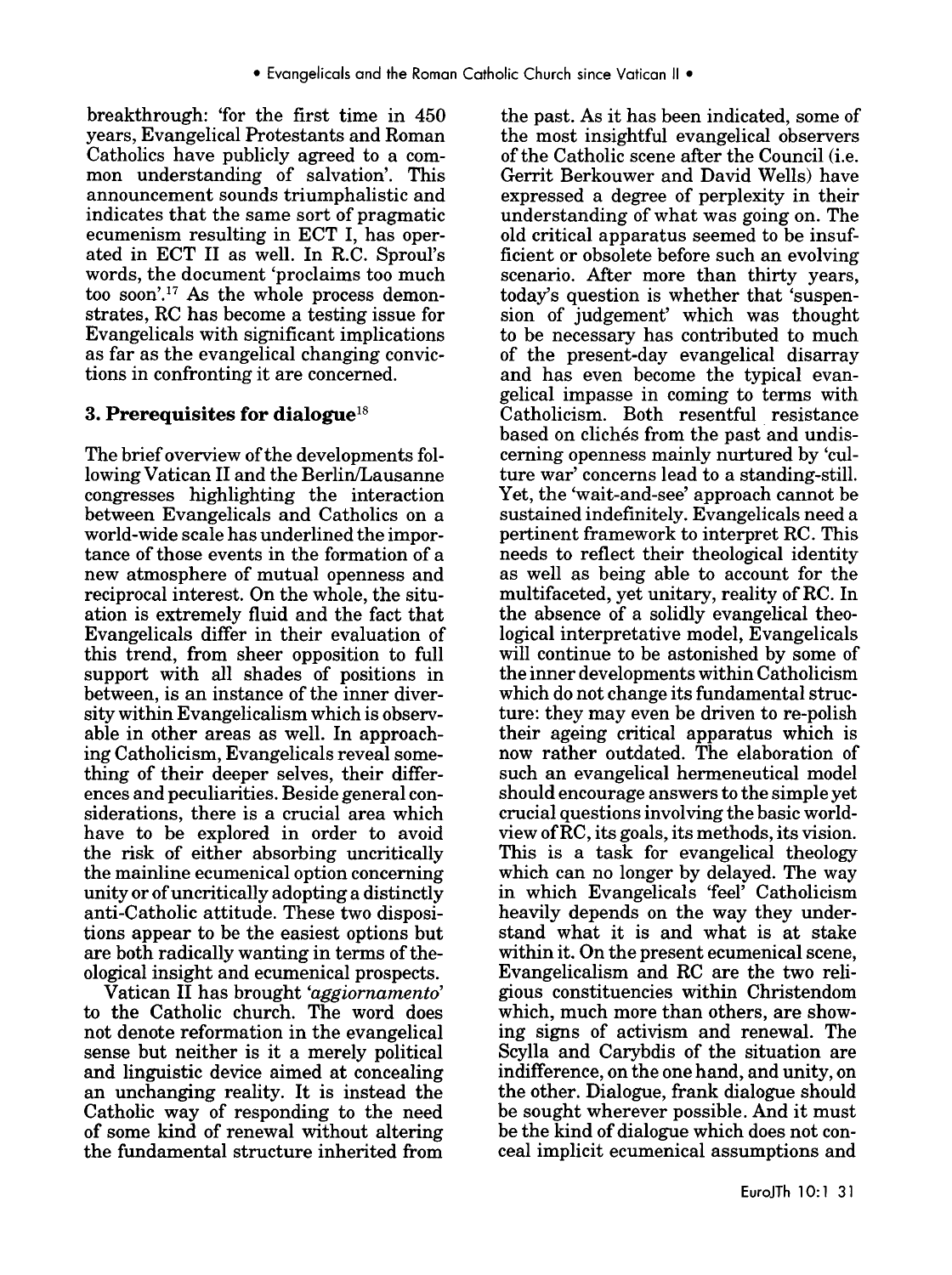is driven by the evangelical commitment to love one's neighbour and to witness to the grace of God to the world.

### **Notes**

- 1 *The Second Vatican Council,* 53. Other references to this book will be indicated in the main body of the paper.
- 2 *No Place for Truth* (Grand Rapids: Eerdmans 1993); God in the Wasteland (Grand Rapids-Leicester: Eerdmans-IVP 1994); *Loosing Our Virtue* (Leicester: IVP 1998).
- 3 D. Wells, *Revolution in Rome* (Downers Grove: IVP 1972). The book has been defined as 'the wisest and most cogently and compactly argued commentary (on post-Vatican II Catholicism) written by an evangelical': cf. J. Armstrong, 'The Evangelical Moment?' in J.H. Armstrong (ed.), *Roman Catholicism. Evangelical Protestants Analyze What Divides and Unites Us* (Chicago: Moody Press 1994) 319-320, n. 11. Other significant writings by Wells are: 'Tradition: a Meeting Place for Catholic and Evangelical Theology?', *Christian Scholar's Review* 5:1 (1975) 50-61; 'Recent RC Theology' in S.N. Gundry- A.F. Johnson (eds.), *Tensions in Contemporary Theology (Chicago: Moody Press 1976) 287-324; The Prophetic Theology of George Tyrrell* (Chico: Scholars Press 1981).
- 4 *Revolution in Rome,* 26 and 91.
- 5 D. Wells, 'Change and Decay: Roman Style', *Christianity Today* (Sept 25 1970) 6-8.
- 6 *Roman Catholicism Today* (London: IVF 1964); *Dawn or Twilight? A Study of Contemporary RC* (Leicester: IVP 1976); *The Faith of the Vatican* (Darlington: Evangelical Press 1996).
- 7 *The Faith of the Vatican,* 13.
- 8 J. Stott and B. Meeking (eds.), *The Evangelical-Roman Catholic Dialogue on Mission 1977-1984* (Grand Rapids: Exeter: Eerdmans: Paternoster 1986). Quotations from it will be reported in the main text.
- 9 Cf. D. Howard, *The Dream that would not Die. The Birth and Growth of the WEF 1846-1986* (Exeter: Paternoster 1986) 130-136 and W.H. Fuller, *People of the Mandate. The Story of the WEF* (Carlisle: Paternoster 1997) 126-127.
- 10 Published in *Evangelical Review of Theology* 10:4 (1986) 343-364 and 11:1 (1987) 78-94 as well as by P. Schrotenboer (ed.), *Roman Catholicism. A Contemporary*
- 11 ERT (1987) 93.
- 12 E. Cassidy, 'Ecumenical Challenges for the Future. A Catholic Perspective', *The Princeton Seminary Bulletin* 18:1 (1997) 27.
- 13 The proceedings were published in ERT 21:2 (1997) and 23:1 (1999), respectively.
- 14 The ECT text and some accompanying essays can be found in C. Colson-R Neuhaus ( eds.), *Evangelicals and Catholics Together. Toward a Common Mission*  (Dallas: Word 1995).
- 15 T. George, 'Catholics and Evangelicals in the trenches', *Christianity Today* (May 16, 1994) 16-17.
- 16 The GOS text can be found in *Christianity Today* (Dec 8, 1997) 34.
- 17 R.C. Sproul, 'What ECT II ignores. The inseparable link between imputation and the gospel', *Modern Reformation* (Sept/Oct 1998) 213. Further to GOS, both evangelical critics and supporters of ECT have signed the 1999 conciliatory document 'The Gospel of Jesus Christ. An Evangelical Celebration', *Christianity Today* (Jun 14, 1999) 51-56. I have explored in more detail the ECT process in the article 'From ECT to GJC via GOS. Evangelical unity vis-a-vis Roman Catholicism', *Evangelical Review of Theology* (forthcoming).
- 18 In this section, I only touch on certain points without investigating them at any length. For an introductory statement which presents a proposal for a systemic approach, see the Appendix which I consider as being an integral part of the paper.

# **Appendix**

#### **Istituto di Formazione Evangelica e Documentazione (IFED) and the Italian Evangelical Alliance**  *An Evangelical Approach Towards Understanding Roman Catholicalism*

In the years following Vatican II (1962-65) Evangelicals have shown renewed interest in Roman Catholicism. On an international level this interest has led to a series of meetings on the theme of Mission, 'The Evangelical-Roman Catholic Dialogue on Mission 1977-1984', and has opened the way for an ongoing dialogue between The World Evangelical Fellowship and the Pontifical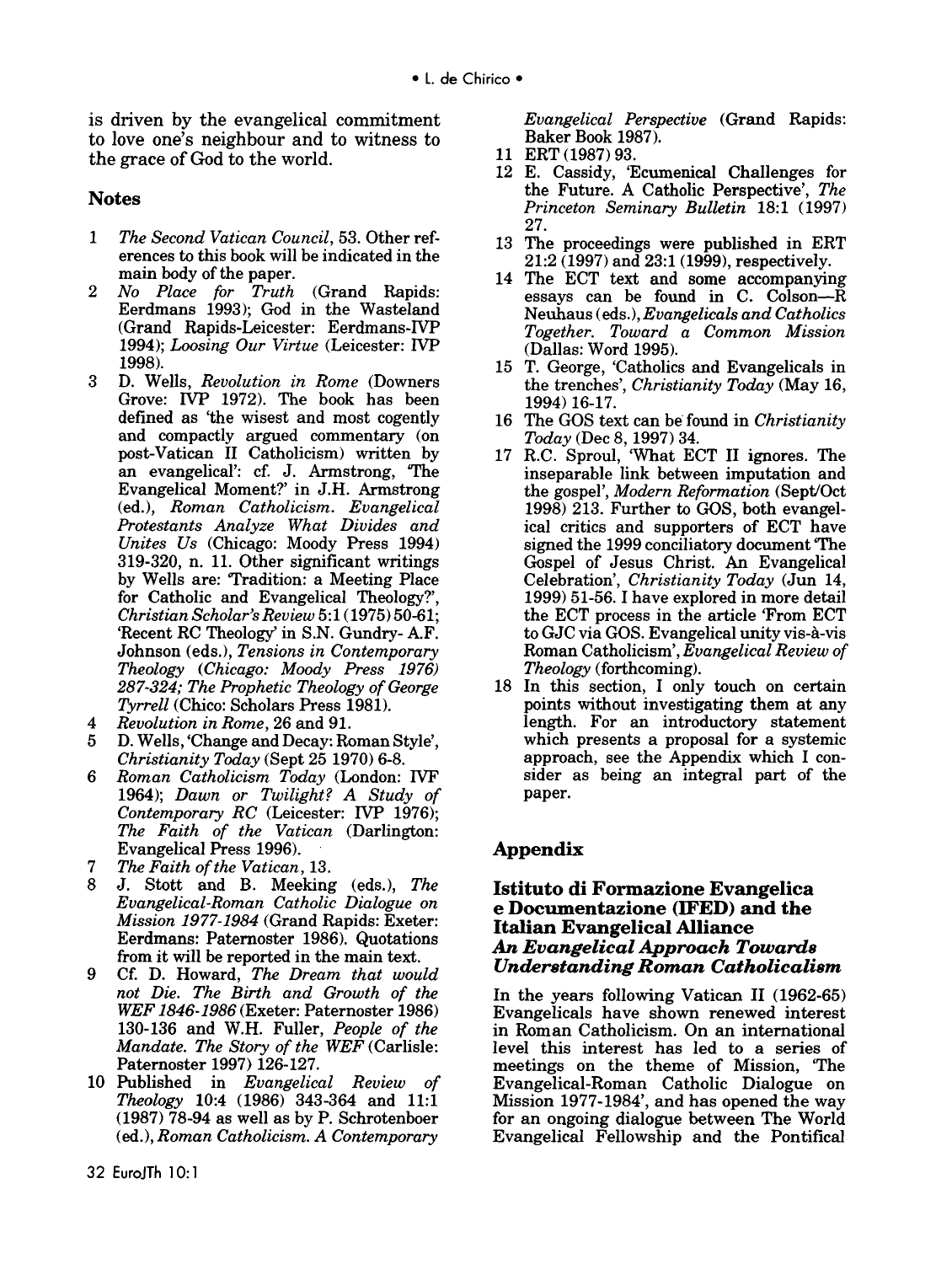Council for Promoting Christian Unity on the themes of Justification, Scripture and Tradition (Venice 1995) and the Church (Jerusalem 1997). In 1986 the World Evangelical Fellowship also published an important document on Catholicism entitled, 'An Evangelical Perspective on Roman Catholicism'. In the United States more controversial documents have been drawn up such as, 'Evangelicals and Catholics Together' (1994) and 'The Gift of Salvation' (1997). Until quite recently it could be said that the overall evangelical evaluation of Catholicism was invariably critical. Today this is no longer true. In many areas there are clear signs of a definite change in the way many Evangelicals perceive the Catholic Church. The common understanding has given way to a comprehension which is less certain and often confusing. The following document is intended to be a contribution to the evangelical understanding of Catholicism and the criteria which should be used when relating to it.

## **The nature of Catholicism**

1. Roman Catholicism is a complex reality. A global view of Catholicism, must take into account its doctrine, culture, and its institutions. It is a religious worldview which has been promoted throughout history by the ecclesiastical institution whose centre is in Rome. Although there is considerable diversity in its forms of expression, Catholicism is a basically unitary reality whose underlying tenets can be discerned. Any analysis which does not take in to account the fact that Catholicism is a system will fall prey to a superficial and fragmented understanding of the phenomenon.

2. Catholicism's starting point is the Thomist conception of the relationship between 'nature' and 'grace' into which is engrafted the idea of the Church as the extension of the Incarnation of the Son of God. Both of these themes can be presented with subtle diversity and with any number of interpretative variations, but by virtue of the fact that they form Catholicism's ideological framework, they will always be found to be present. This basic orientation in its presuppositions explams why Roman Catholicism has no sense of the tragedy of sin, tends to encourage an optimistic view of man's abilities, sees salvation as a process in which nature is made more perfect and justifies the Church's role as a mediator between man and God.

3. The global objective of Catholicism is

catholicity. In the Roman Catholic understanding catholicity has to do simultaneously with unity and totality. The basic premise is that multiplicity should be brought into a umty. The Church is seen as an expression, a guarantor and a promoter of true unity. As long as the institutional structure which preserves this unity remains intact, everything can and must find its home somewhere within the kingdom of Catholicism.

4. Given the fundamental presupposition and the main objective of Catholicism, the method chosen for its realisation is that of integration. Roman Catholicism is a master at incorporating into its system elements which are not only different but contrasting and perhaps even incompatible. The essential criterion is not that of evangelical purity or christian authenticity but that of a progressive inclusion – the insertion of the particular into a broader perspective which eliminates its specificity by dissolving it in the service of universality.

## **The strategy behind Catholicism**

5. In today's religious panorama it is evident that Catholicism has a very clear programme in its pursuit of catholicity. This is particularly noticeable in its ecumenical strategy following the Second Vatican Council  $-$  every opportunity to advance this cause has been seized upon. The apparent signs of willingness for dialogue and availability for interaction with evangelicals should make them ask themselves whether the fmal goal of the Catholic church is not in actual fact the extension of its own synthesis so as to include the evangelicals' ideals within its own horizons. This strategy, however, does not only include evangelicals, but also extends to all religions and all religious bodies around the world.

6. An important part of this strategy has been the proclamation of the year 2000 as a Holy Year, improperly called a 'Jubilee' Year. The beginning of the new millennium is an event in which the Catholic Church has heavily invested and carefully prepared for. The year 2000, as a Holy Year, is an event which clearly reveals the multifaceted nature of contemporary Catholicism. The Vatican's 'Jubilee' shows very clearly what the dominant tendencies within Catholicism are today and its short term goals in the direction of catholicity.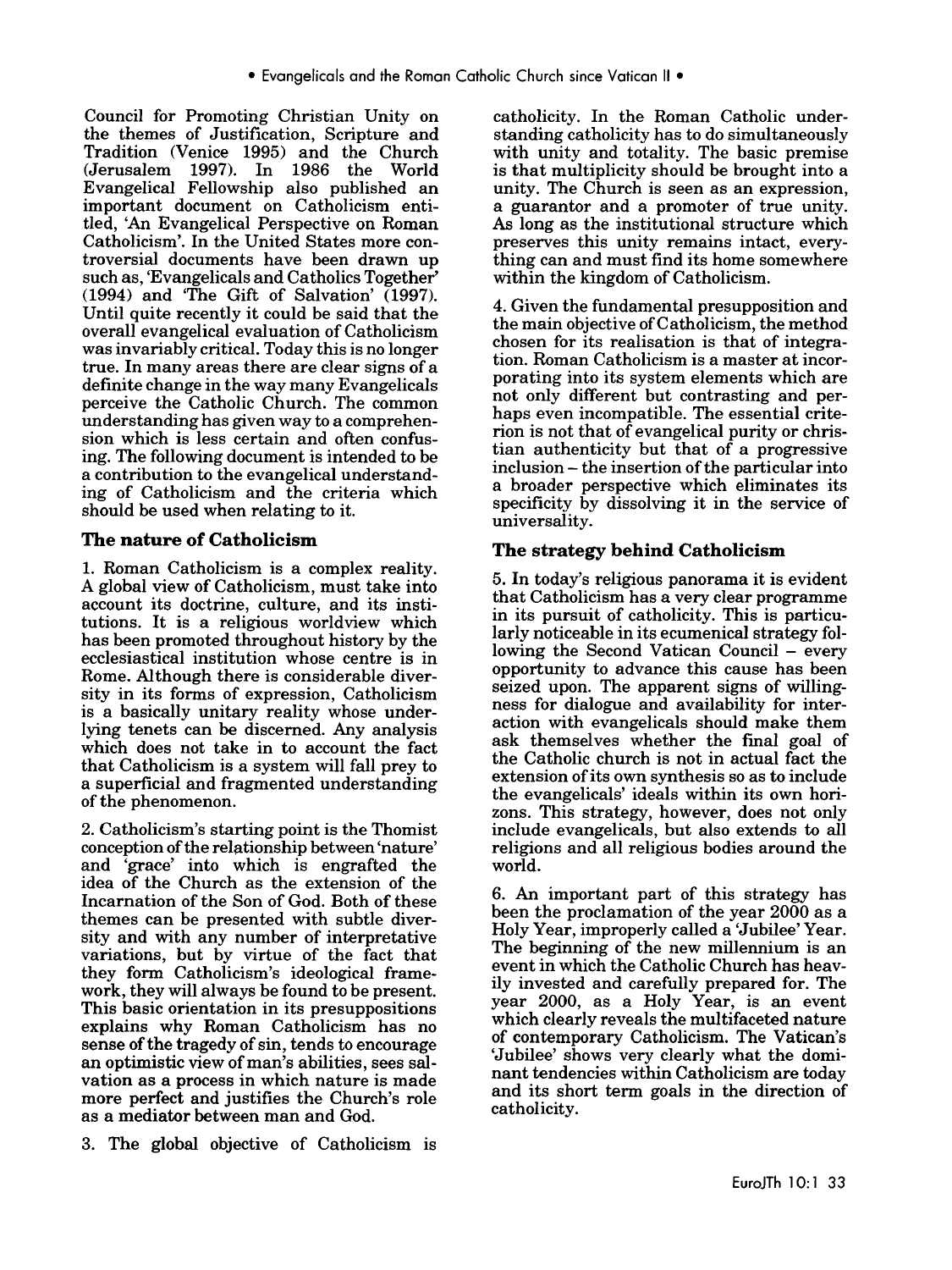#### **Evangelical Diversity with respect to Catholicism**

7. In seeking to come to a better understanding of Catholicism, evangelicals must examine their own identity: a proper understanding of Catholicism also implies a proper understanding of the evangelical faith. A clear position regarding the one requires a clear position regarding the other.

8. Although there are many differences between Catholicism and the evangelical faith at various levels they are all inter-connecting and in the last analysis stem from a radically different basic orientation. It is a difference which cannot simply be explained in psychological, historical or cultural terms, nor does it derive from different doctrinal emphases which could somehow be complementary. The difference is at the level of the presuppositions, and this necessarily influences and determines both the objectives and the methods of the two Confessions.

9. The doctrinal agreement between Catholics and Evangelicals, which is expressed in a common adherence to the Creeds and Councils of the first five centuries, is not an adequate basis on which to say that there is an agreement concerning the essentials of the Gospel. Moreover, developments within the Catholic Church during the following centuries give rise to the suspicion that this adherence may be more formal than substantial. This type of observation might also be true of the agreements between Evangelicals and Catholics when it comes to ethical and social issues. There is a similarity of perspective which has its roots in Common Grace and the influence which Christianity has generally exercised in the course of history. Since theology and ethics cannot be separated, however, it is not possible to say that there is a common ethical understanding - the underlying theologies are essentially different. As there is no basic agreement concerning the foundations of the Gospel, even when it comes to ethical questions where there may be similarities, these affinities are more formal than substantial.

10. The biblical teaching re-discovered during the 16th Century Reformation regarding the *'sola, solus'* as the crucial point of the Gospel is a crux which an evangelical understanding considers to be 'non-negotiable'. Scripture *alone,* Christ *alone,* Grace *alone,* Faith *alone,*  to God *alone* be glory, these together constitute the criteria for the study of Catholicism and the hermeneutic principle which should be used in interpreting the dynamics within the Roman Catholic Church. On the basis of the *sola, solus,* the distance which separates contemporary Catholicism from the Evangelical faith is no less than it was at the time of the Protestant Reformation. In fact, after the First and Second Vatican Councils, Catholicism continues to add to Scripture the authority of tradition and magisterial teaching; to Christ it has added the Church as an extension of the Incarnation; to grace it has added the necessity of the benefits which come through the sacramental office of the church; to faith it has added the necessity of good works for salvation; to the worship of God it has added the veneration of a host of other figures which detract from the worship of the only true God. When compared to Roman Catholicism at the time of Trent, the contrast concerning the important issues is much less sharply defined today, but no basic change has taken place. The exclusiveness of the evangelical faith concerning the essential elements of the Gospel must be seen as an alternative to the Catholic proposal of an all encompassing catholicity.

11. The current flurry of activity within contemporary Catholicism (the return to the Bible, liturgical renewal, the valorisation of the laity, the charismatic movement, etc.) does not indicate, in and of itself, that there is hope for a reformation within the Catholic church in an evangelical sense. It will only be as these developments make changes in the structural elements underlying the nature of Catholicism, not expanding it further but purifying it in the light of God's Word, that they can have a truly reforming function. In today's scenario, these movements, although interesting, seem to promote the project of Catholicity rather than that of reformation.

#### **Relationships with Catholics**

12. What is true of the Catholic Church as a doctrinal and institutional reality is not necessarily true of individual Catholics. God's grace is at work in men and women who, although they may consider themselves Catholics, trust in God alone, and seek to develop a personal relationship with him, read the Scriptures and lead a Christian life. These people, however, must be encouraged to think through the issue of whether their faith is compatible with membership of the Catholic Church. They must be helped to examine critically residual Catholic elements in their thinking